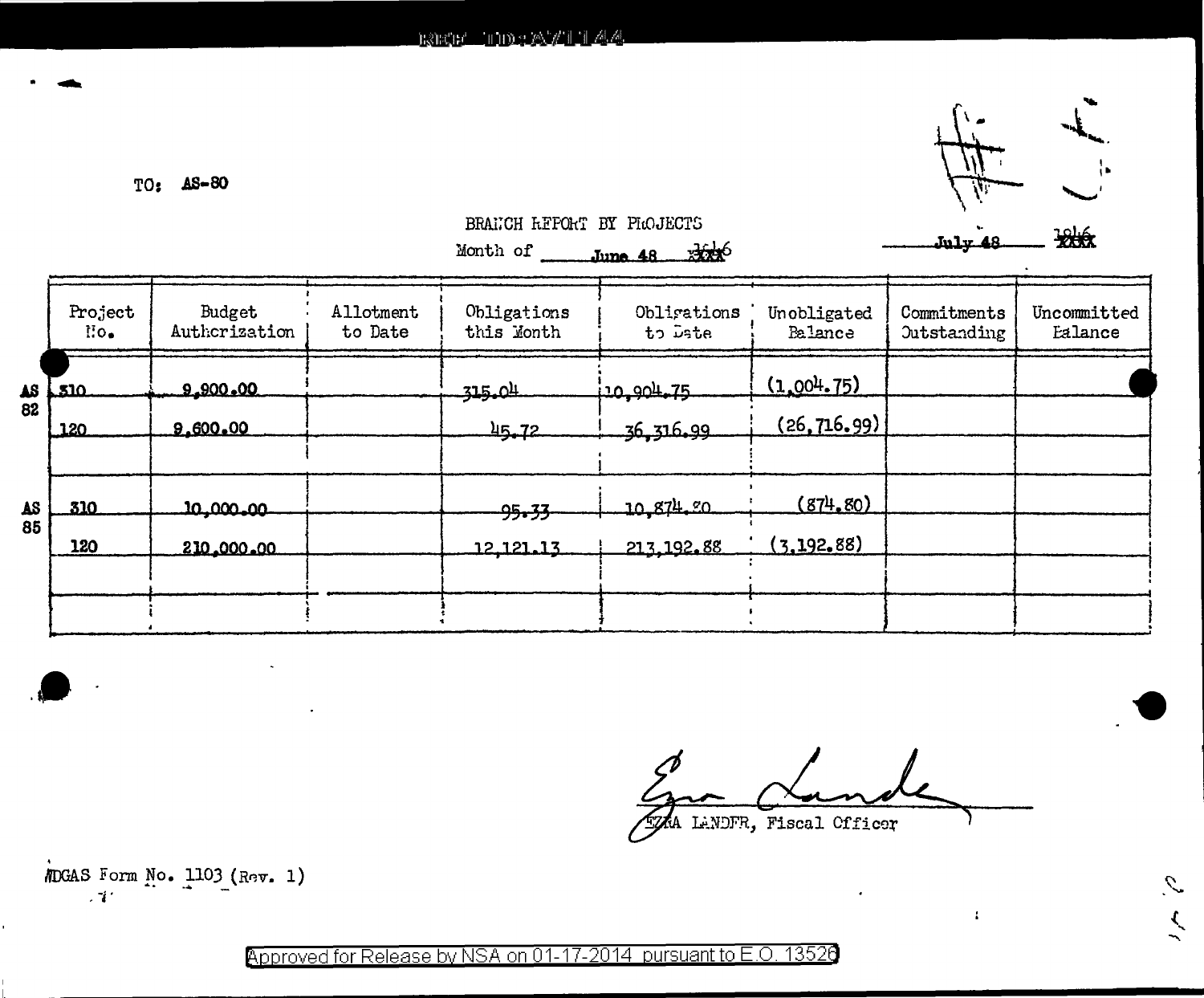## **REF ID: A71144**



TO: 45-80

 $rac{1}{62}$ 

 $\frac{\text{AS}}{85}$ 

|                        |                                |                      | BRANCH REPORT BY PROJECTS<br>1.468<br>Month of <u>La 48</u> |                        |                        | June 48                           | $\sim$ 3946                |  |
|------------------------|--------------------------------|----------------------|-------------------------------------------------------------|------------------------|------------------------|-----------------------------------|----------------------------|--|
| Project<br>$\Gamma$ o. | <b>Budget</b><br>Authorization | Allotment<br>to Date | Obligations<br>this Month                                   | Obligations<br>to Date | Unobligated<br>Ealance | Commitments<br><b>Outstanding</b> | Uncommitted<br>Ealance     |  |
| 310                    | 9,000.00                       |                      | 760.22                                                      | 10,589.71              | (369.71)               |                                   | (68: .71)                  |  |
| 120                    | $0.006$ , 3                    |                      |                                                             | 26,271.27              | (26, 671.27)           |                                   | $3,599.19$ ( $20,270.46$ ) |  |
| 310                    | 10,000.00                      |                      | 210.54                                                      | 10,779.47              | (775.47)               |                                   | (775.47)                   |  |
| 120                    | 210,000.00                     |                      | 48,385.58                                                   | 201,071.75             | E, 228.25              |                                   | $12,000.00$ $(3,071.75)$   |  |
|                        |                                |                      |                                                             |                        |                        |                                   |                            |  |
|                        |                                |                      |                                                             |                        |                        |                                   |                            |  |

 $\overline{\phantom{a}}$ 

9, 4

EZEL LANDER, Fiscal Officer

MDGAS Form No. 1103 (Rev. 1)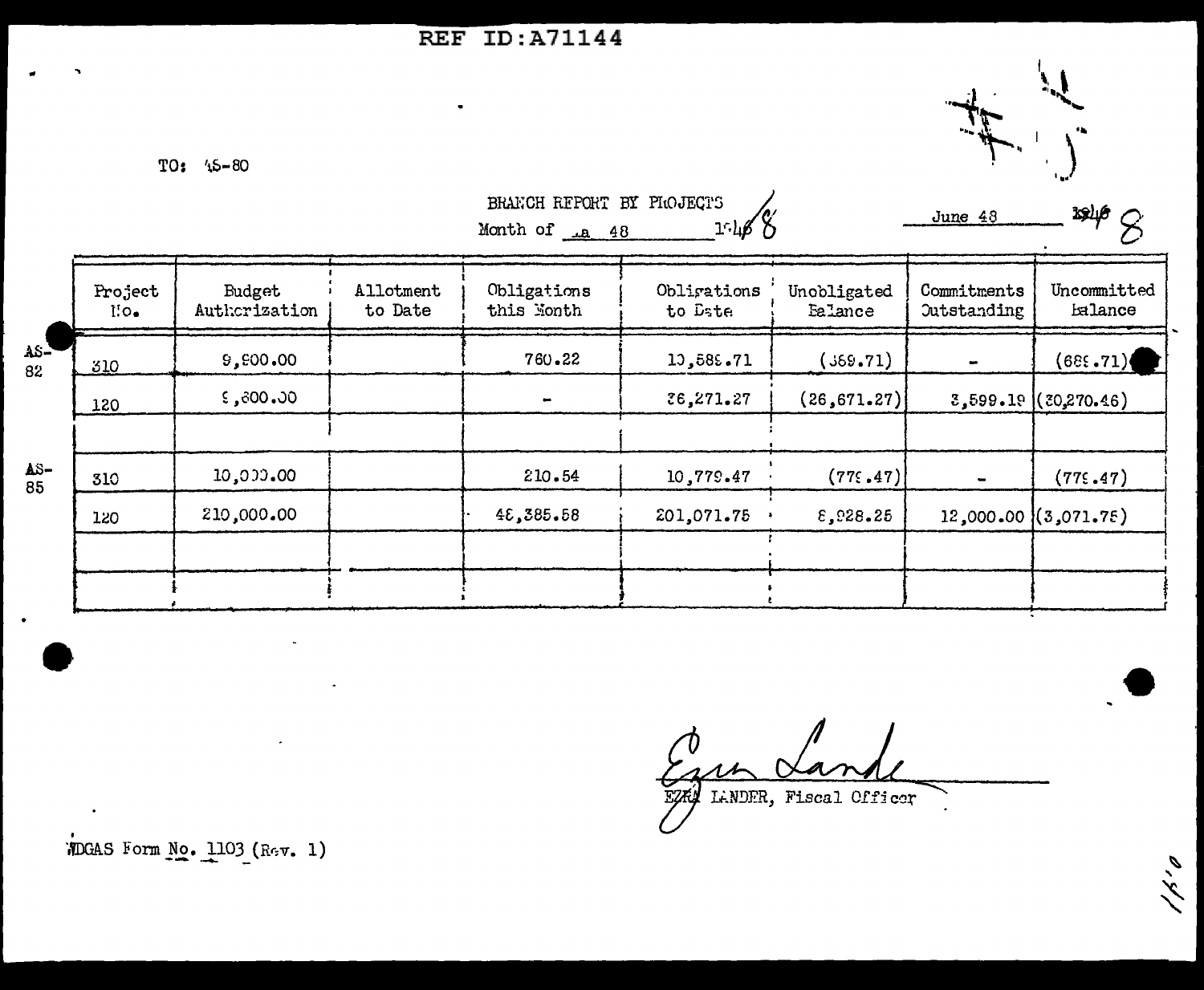

 $\mathbf{A}$ 



Cev 48

BRANCH REPORT BY PROJECTS

Month of Apr 48 1546.

| 310 | 9,900.00   |          |            |              |           | Ealance      |
|-----|------------|----------|------------|--------------|-----------|--------------|
|     |            | 1,943.65 | 9,829.49   | 70.51        | 17.50     | 53.01        |
| 120 | 9,600.00   | 161.76   | 36,271.27  | (26, 671.27) | 3,267.60  | (29, 938.87) |
| 310 | 10,000.00  | 272.35   | 10,568.93  | (568.93)     | 161.89    | (730.82)     |
| 120 | 210,000.00 | 3,062.85 | 152,686.17 | 57,313.83    | 56,843.01 | 470.82       |
|     |            |          |            |              |           |              |
|     |            |          |            |              |           |              |

EZEA LANDFR, Fiscal Officer

MDGAS Form No. 1103 (Rev. 1)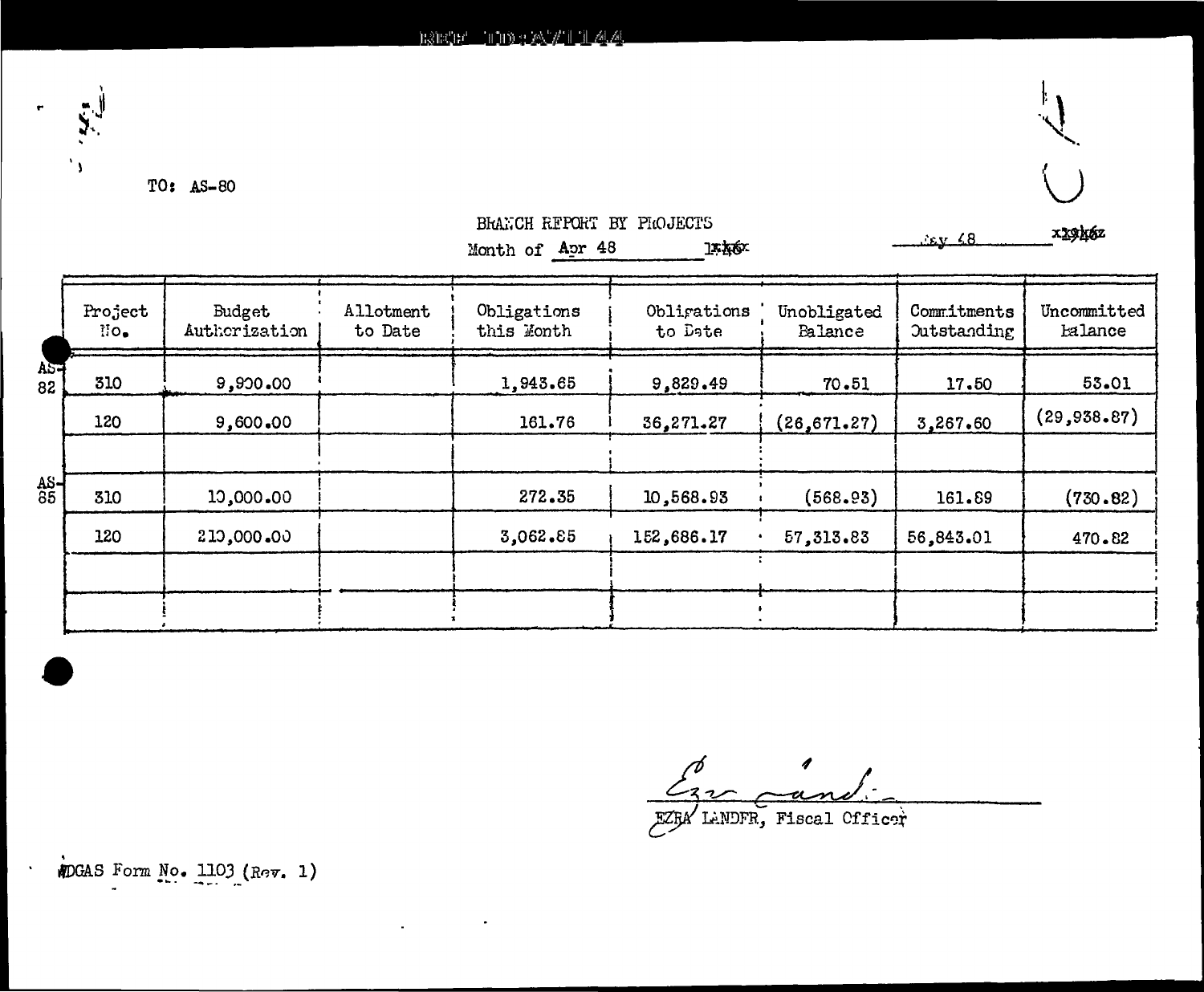$\left[ \begin{smallmatrix} 1 & 0 & 0 \\ 0 & 1 & 0 \end{smallmatrix} \right] \otimes \left[ \begin{smallmatrix} A_1 & A_2 & 0 \\ A_1 & A_2 & 0 \end{smallmatrix} \right] \otimes \left[ \begin{smallmatrix} A_1 & A_2 & 0 \\ A_2 & A_3 & 0 \end{smallmatrix} \right]$  $\mathrm{H}\hat{\otimes}\mathrm{H}^0\hat{\otimes}\mathrm{H}^1$ 

ċ.

 $TO:$   $\Delta S-80$ 

|            |                                          |                         |                             | BRANCH P.F.PORT BY PROJECTS<br>Month of warch | $\frac{1948}{1300}$    |                        | Aoril 48                          | <b>ISTE</b>                   |
|------------|------------------------------------------|-------------------------|-----------------------------|-----------------------------------------------|------------------------|------------------------|-----------------------------------|-------------------------------|
|            | Project<br>$\mathbf{H} \circ \mathbf{C}$ | Budget<br>Authorization | <b>Allotment</b><br>to Date | Obligations<br>this Month                     | Obligations<br>to Date | Unooligated<br>Balance | Commitments<br><b>Outstanding</b> | Uncommitted<br><b>Balance</b> |
| - 6-8-     | 310                                      | $0.900.00$ !            |                             | 2,714.87                                      | 7,8:5.84               | 2,014.16               | 417.40                            | 1,596.76                      |
|            | 120                                      | 0.00.63                 |                             | 33,286.11                                     | 36,109.El              | (26, 509, 51)          |                                   | (2e, 509.51)                  |
| $A S - 8E$ | 510                                      | 10,000,00               |                             | 1,112.83                                      | 10,296.58              | (286.58)               | 322.50                            | (615.06)                      |
|            | 120                                      | $-10,000,00$            |                             | 49, 443. 46                                   | 149,623,32             | 60,376.68              | 59,891.39                         | 385.2                         |
|            |                                          |                         |                             |                                               |                        |                        |                                   |                               |

 $\mathcal{A} = \begin{bmatrix} 1 & 1 \\ 1 & 1 \end{bmatrix}$ 

 $\mathbf{t}$ 

 $\bigcup$ 

 $\hat{\mathbf{r}}$ 

- -

EZA LADER, Fiscal Officer

DGAS Form No. 1103 (Rev. 1)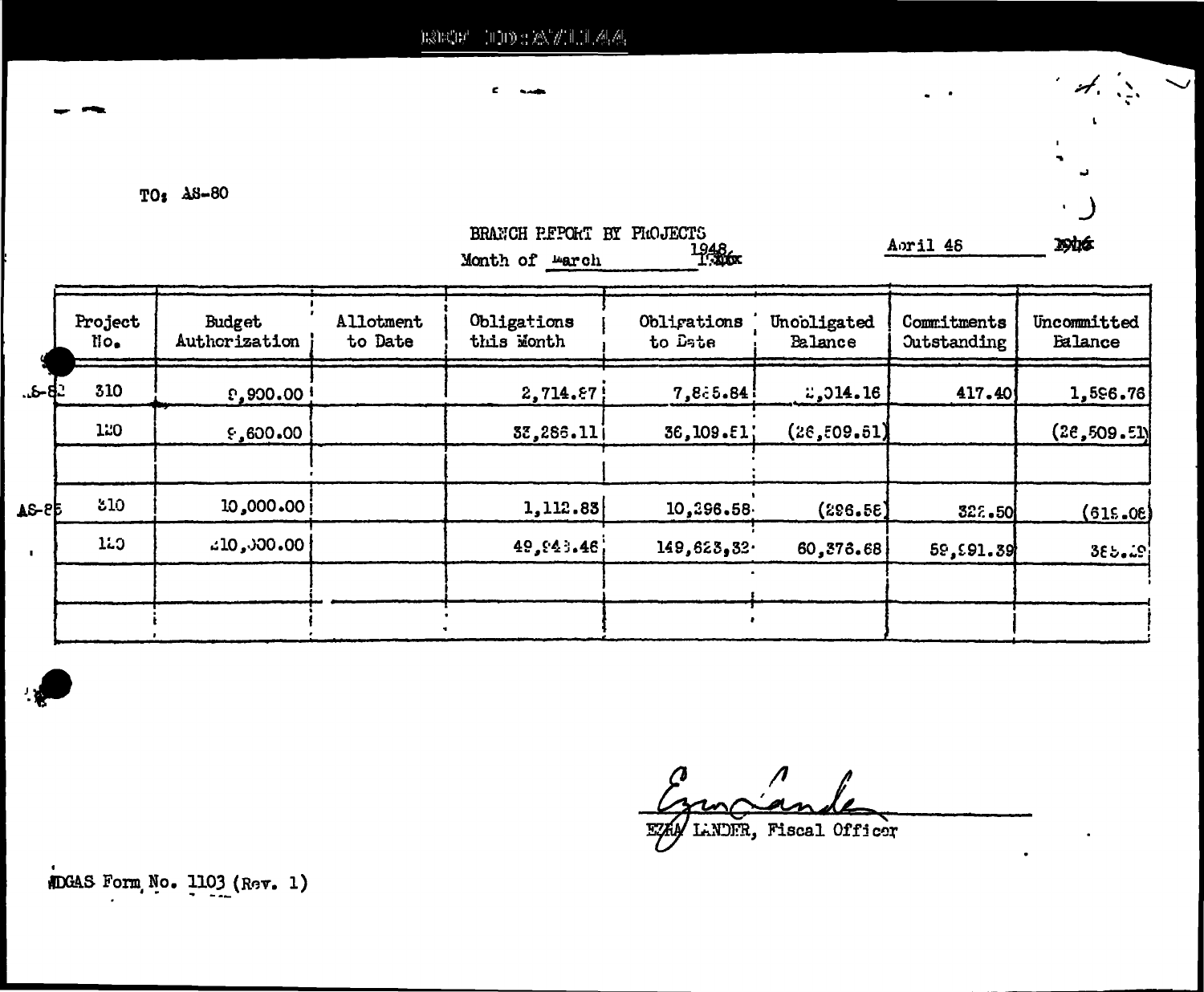REF ID:A71144

 $\bar{\mathbf{V}}$ 

TO: AS-80

 $\bullet$ 

 $\ddot{\phantom{a}}$ 

 $\bullet$ 

|              |                 |                         |                      | <b>xodpóx</b><br>$:$ ar $43$ |                        | <b>MA</b>              |                                   |                        |       |
|--------------|-----------------|-------------------------|----------------------|------------------------------|------------------------|------------------------|-----------------------------------|------------------------|-------|
|              | Project<br>l.o. | Budget<br>Authcrization | Allotment<br>to Date | Obligations<br>this Month    | Obligations<br>to Date | Unobligated<br>Balance | Commitments<br><b>Outstanding</b> | Uncommitted<br>Ealance |       |
| $A S -$      | 310             | 9,900.00                |                      | 511.77                       | 5,270.27               | 4,523.63               | 742.70                            | 5,5.7.52               | {607. |
| $\mathbf{C}$ | 120             | 600.00                  |                      |                              | 2,624.00               | $e,$ ?76.00 $\vert$    | 2,241,00                          | 3,734.00               | b23,  |
| A 5-         | 510             | 10,000.00               |                      | 460.83                       | 3,534.75               | 1,015.65               | 1,160.20                          | (144.5t)               |       |
| 35           | 120             | 177,500.00              |                      | 3:311.41                     | $\mathcal{E}$ , 274.20 | 77,625.74              | $EC$ , $CO$ . $AE$                | 17,725.32              |       |
|              |                 |                         |                      |                              |                        |                        |                                   |                        |       |

Erm Lan

EZRA/WANDFR, Fiscal Officer

ADGAS Form No. 1103 (Rev. 1)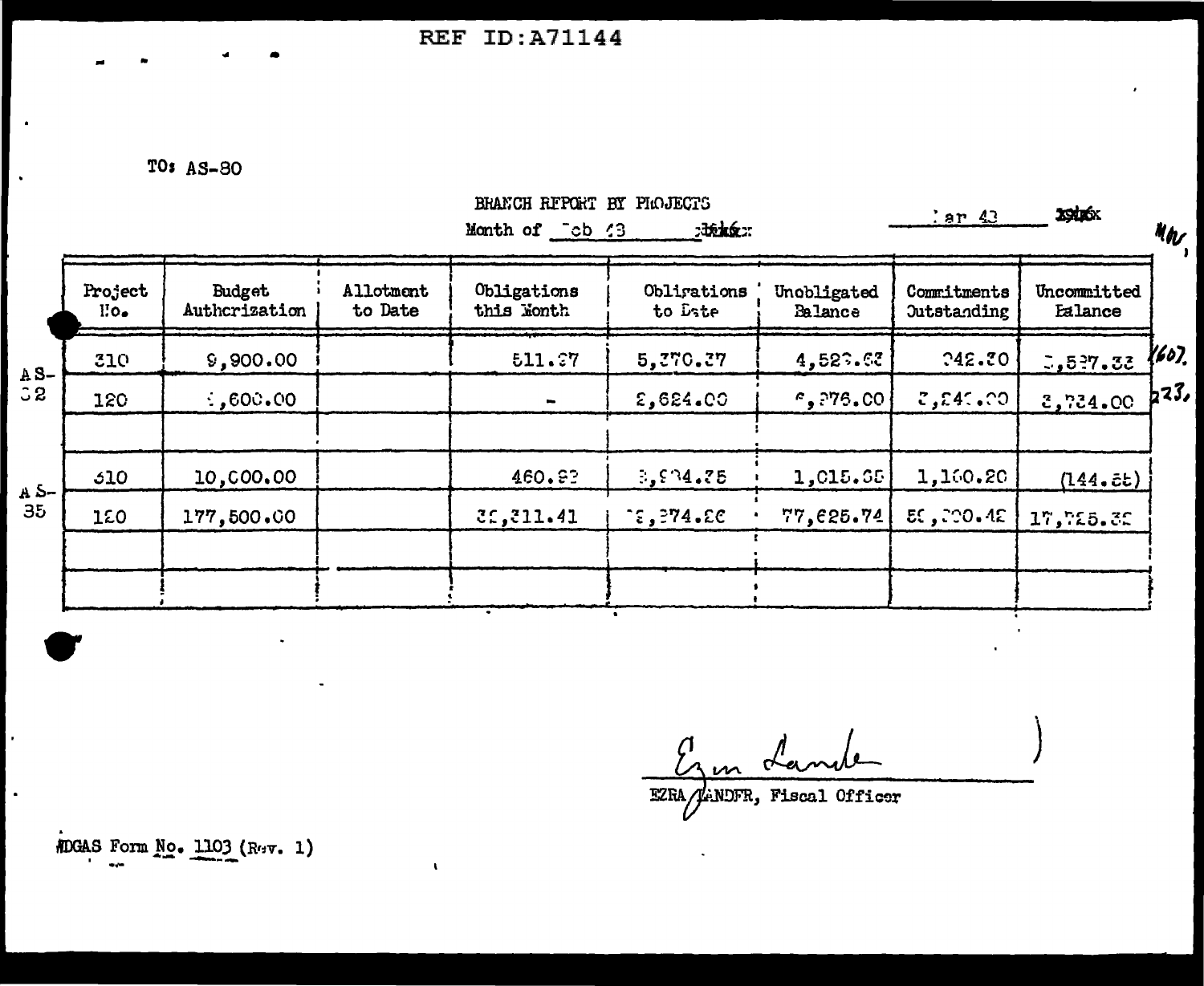REF ID:A71144

TO: AS-80

 $\sqrt{2}$ 

 $\bullet$ 

 $\hat{\mathbf{r}}$ 

|          |                    |                           |                             | BRANCH REFORT BY PHOJECTS<br>Month of Jan. 18 | <b>INKRX</b>           |                        | Feb.18                            | <b>IKKK</b>                   |
|----------|--------------------|---------------------------|-----------------------------|-----------------------------------------------|------------------------|------------------------|-----------------------------------|-------------------------------|
|          | Project<br>$l$ io. | Budget<br>Authorization   | <b>Allotment</b><br>to Date | Obligations<br>this Month                     | Oblirations<br>to Date | Unobligated<br>Balance | Commitments<br><b>Outstanding</b> | Uncommitted<br><b>Ealance</b> |
| as<br>82 | 310                | 24.900.00 07              |                             | 138.49                                        | <u>4.858.40</u>        | 20.011.60              | 182.60                            | $19.589.00 \times$            |
|          | 120                | $9,600,00$ M)             |                             | œ.                                            | 2,624,00               | 6.976.00               | 3.200.00                          | 3.776.00                      |
| ٨S<br>85 | 310                | 10,000,00 P               |                             | 3.008.78                                      | 8,523.37               | 1.476.63               | 1158404                           | <u>(107.11)</u>               |
|          | 120                | 162,500,00 t <sup>V</sup> |                             | 2.434.65                                      | 67.562.85              | 94.937.15              | 16.393.30                         | 18.543.85                     |
|          |                    |                           |                             |                                               |                        |                        |                                   |                               |

EZEA/LENDER, Fiscal Officer

*iDGAS* Form No. 1103 (Rev. 1)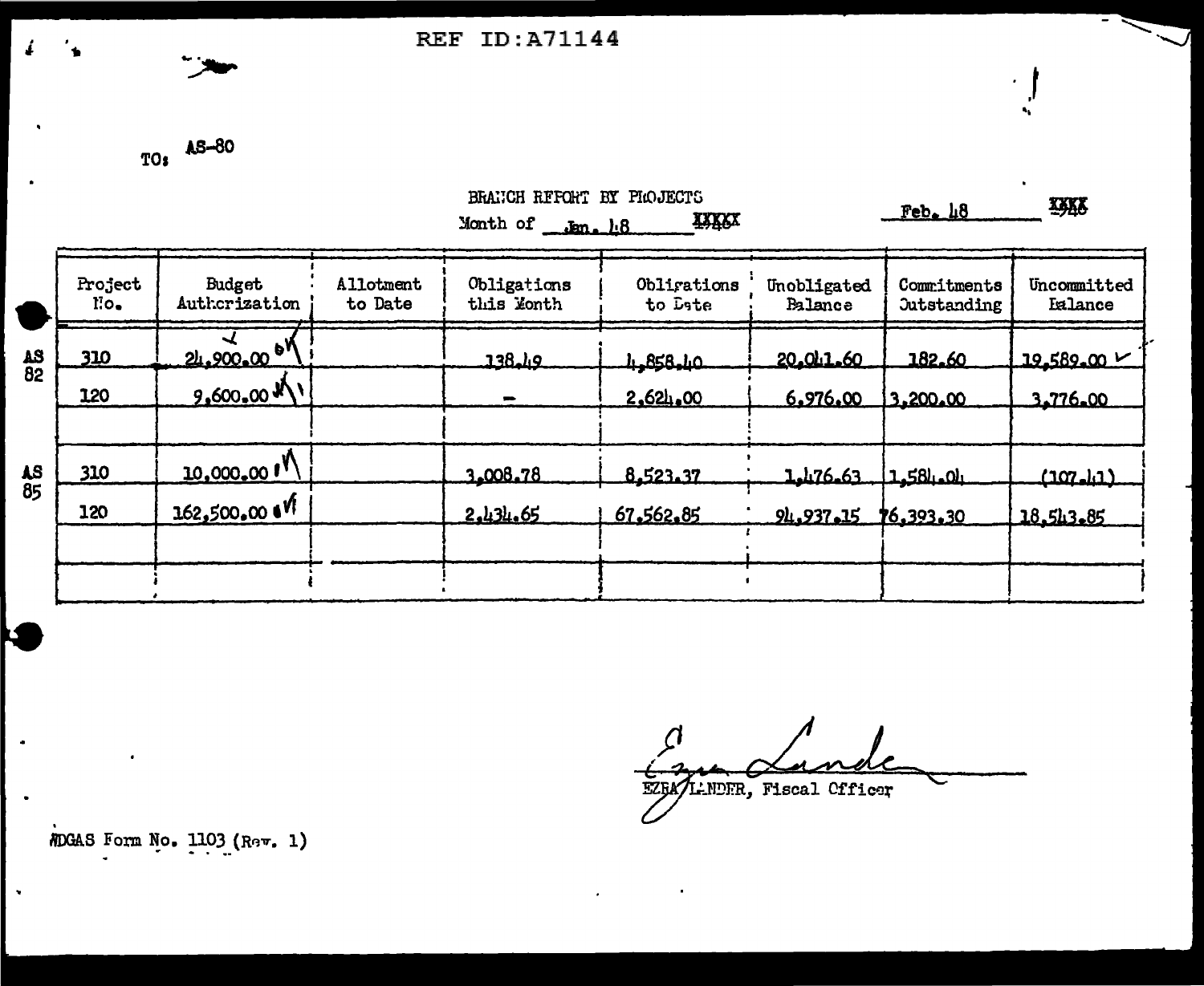**REF ID:A71144** 

TO: AS-80

|                               |                         |                      | DIVILON ILIMA DI TRADDOTO<br>Month of $\sqrt{N}$ | 我族                     |                        | 15 Dec 47                  | <b>12k6</b>                   |
|-------------------------------|-------------------------|----------------------|--------------------------------------------------|------------------------|------------------------|----------------------------|-------------------------------|
| Project<br>$\overline{110}$ . | Budget<br>Authorization | Allotment<br>to Date | Obligations<br>this Month                        | Obligations<br>to Date | Unobligated<br>Palance | Commitments<br>Outstanding | Uncommitted<br><b>balance</b> |
| <b>AS-82</b><br><u>310.</u>   | 24.900.00               |                      | 873.25                                           | 3,753.16               | 21.146184              | 885.00                     | 20,261.84                     |
| 120                           | 9.600.00                |                      | 2.624.00                                         | 2.624.30               | 6.976.00               |                            | 6.976.00                      |
|                               |                         |                      |                                                  |                        |                        |                            |                               |
| $AS-85$<br>310                | 10,000.00               |                      | 140.21                                           | 3.187.16               | 6.812.84               | 2.417.56                   | 4.395.23                      |
| <b>XXW 120</b>                | 162,500.00              |                      | 1,220.87                                         | 42.822.39              | 119.677.61             | 26.105.75                  | 93,571.86                     |
|                               |                         |                      |                                                  |                        |                        |                            |                               |

BRANCH REPORT BY PROJECTS

LENDFR, Mscal Officer

#DGAS Form No. 1103 (Rov. 1) 11 Sopt. 1946  $\epsilon$ 

 $15$  are 47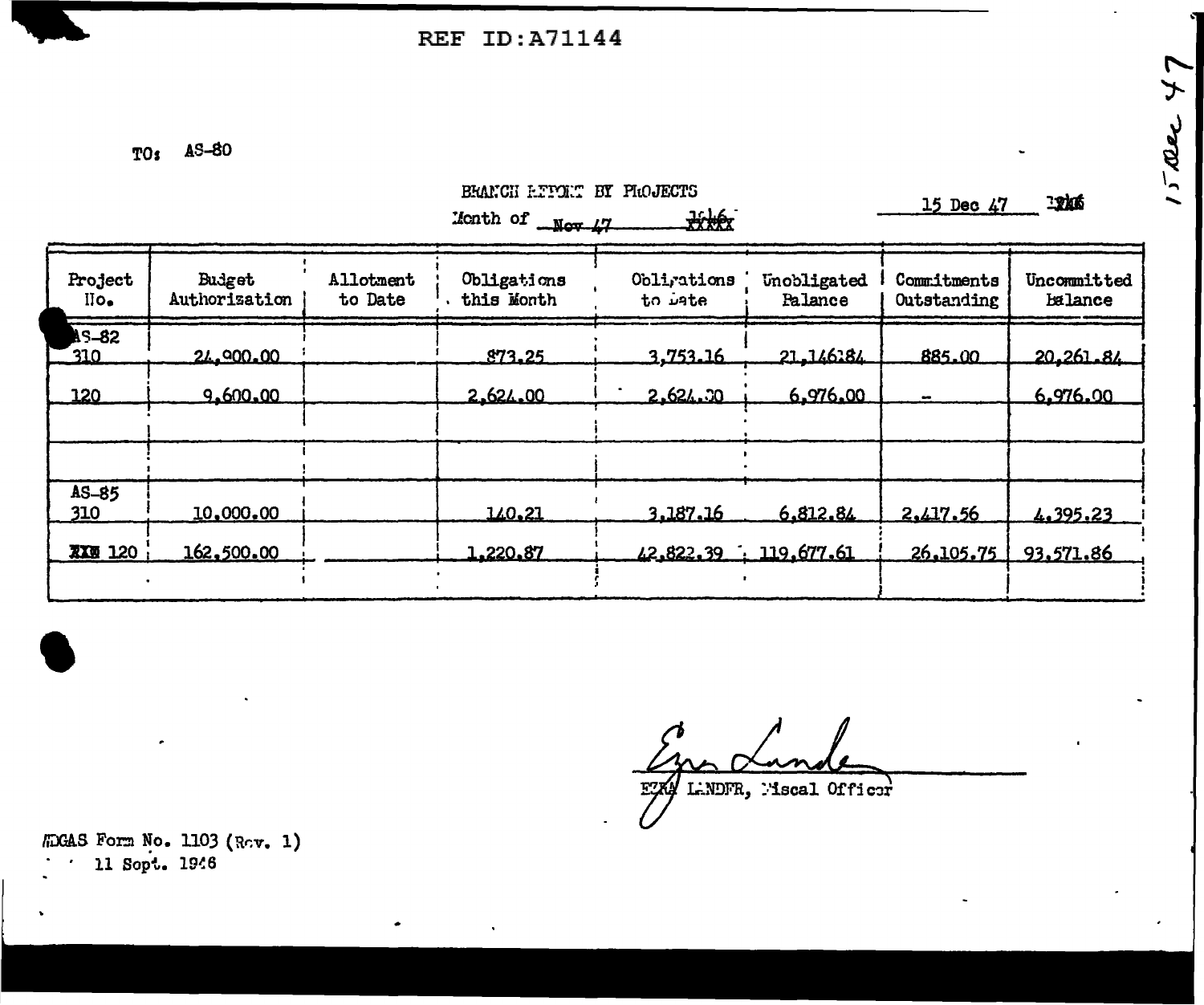$FU$  *Bre'spx* 19/8

TO: AS-80

BRANCH REPORT BY PROJECTS Month of September 47 1946

10 October 47 1946

| ject<br>10.  | Budget<br>Authorization | Allotment<br>to Date | Obligations<br>this Month | Obligations<br>to uste | Unobligated<br>Balance | Commitments<br>Outstanding | Uncommitted<br>Falance |
|--------------|-------------------------|----------------------|---------------------------|------------------------|------------------------|----------------------------|------------------------|
| AS-82<br>310 | 25,000,00               | 12,000.00            | 1.894.71                  | 3.618.21               | 8.381.79               | 2.180.65                   | 6.201.14               |
| AS-85<br>120 | 164,450.00              | 105,000,00           | 439.17                    | 1,802,40               | 103.197.60             | 36.855.63                  | 66.341.97              |
| 310          | 10,000.00               | 3,900.00             | 1.372.42                  | 1.372.42               | 2.527.58               | 1.658.48                   | 869.10                 |

EZA LINDFR, Fiscal Officer

ADGAS Form No. 1103 (Rov. 1) -11 Sopt. 1946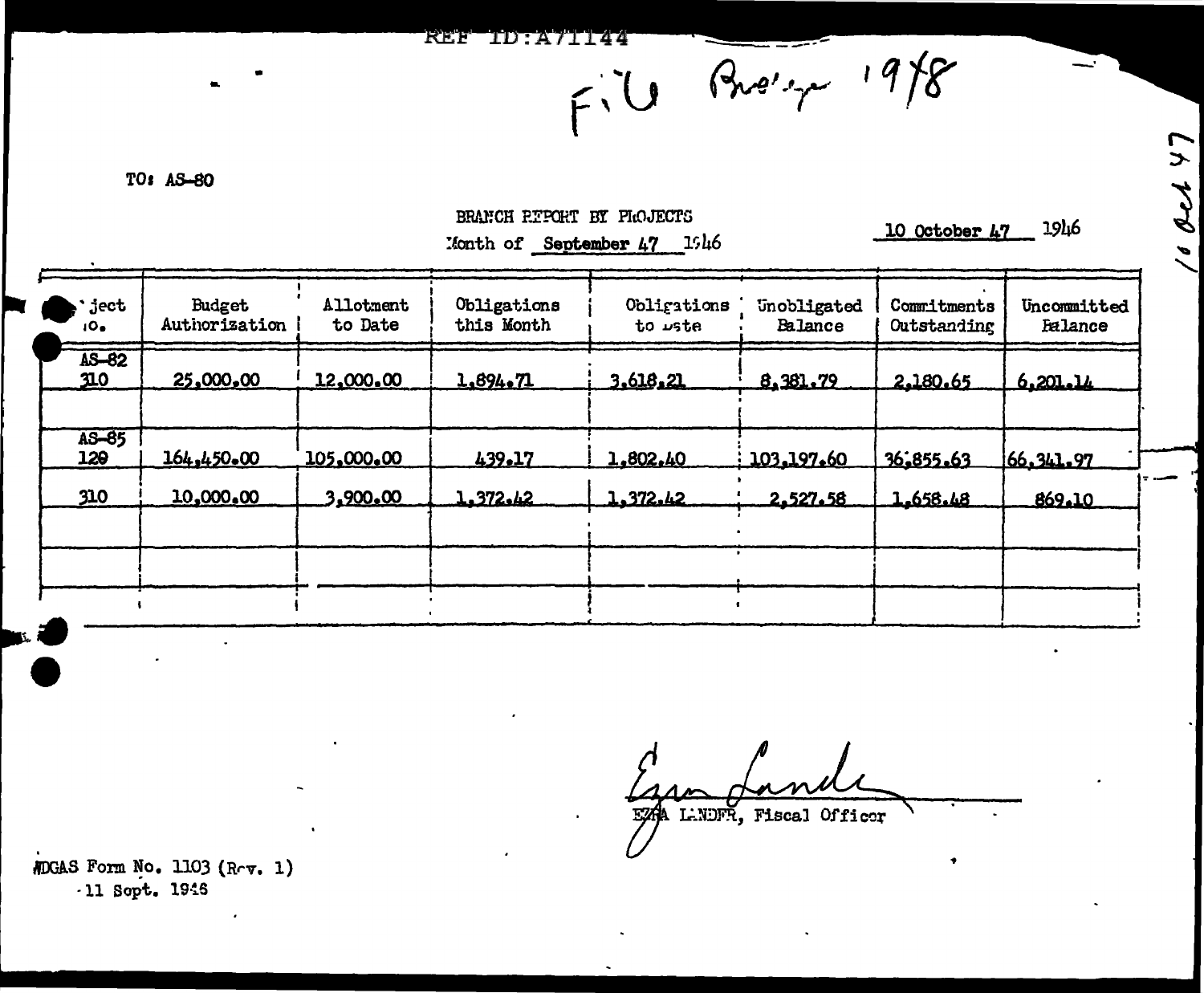**KAR FILM AND AND REPORT** 

TO: AS-80

## BRANCH HERGGT EY PLOJECTS Month of August 1947  $1·h6$

16 September 1947946

 $\mathbf{r}$  $\hat{f}$  for  $\hat{f}$  .

 $\frac{1}{2}$ 

 $\rightarrow$ 

| Project<br>$\mathbf{H}$ <sub><math>\bullet</math></sub> | Puiget<br>Authorization | Allotment<br>to Date | Obligations<br>this Month | Obligations<br>to Late | Unobligated<br><b>Palance</b> | Commitments<br>Cutstanding | Uncommitted<br><b>Ealance</b> |
|---------------------------------------------------------|-------------------------|----------------------|---------------------------|------------------------|-------------------------------|----------------------------|-------------------------------|
| AS-82<br>310                                            | 22,000.00               | 12,000.00            | 676.00                    | 757.50                 | 11.242.50                     | 1,229,00                   | 10.013.50                     |
| AS-82<br>120<br><b>AS-85</b>                            | 3,000,00                | 2,000,00             | 966.00                    | 966.00                 | 1,034.00                      |                            | 1.034.00                      |
| 120                                                     | 164,450.00              | 103,000.00           | 1,216.65                  | 1,363,23               | 101.636.77                    | 36.196.42                  | 65.440.35                     |
| 310                                                     | 10,000,00               | 1,900.00             | -                         | $\bullet$              | 1,900.00                      | 1,200,00                   | 700.00                        |
|                                                         |                         |                      |                           |                        |                               |                            |                               |
|                                                         |                         |                      |                           |                        |                               |                            |                               |

LINDIR, Fiscal Officer

MDGAS Form No. 1103 (Rev. 1) 11 Sopt. 1946

 $\mathbf{r}$